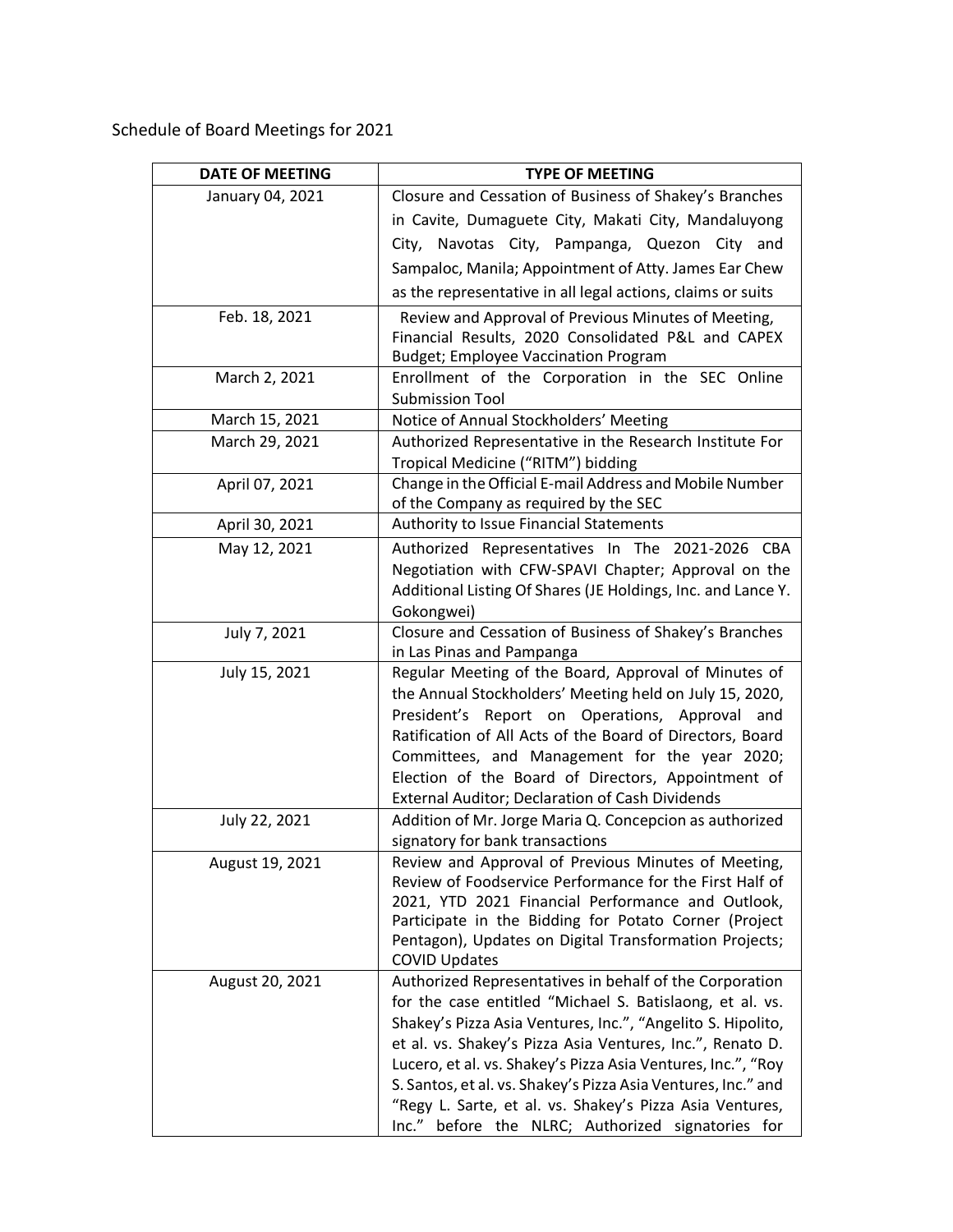|                    | transactions with Paypal Holdings, Inc.                                                                                                                                                                                                                                                                                                                                                                                                                                                                         |
|--------------------|-----------------------------------------------------------------------------------------------------------------------------------------------------------------------------------------------------------------------------------------------------------------------------------------------------------------------------------------------------------------------------------------------------------------------------------------------------------------------------------------------------------------|
| September 13, 2021 | Authorized Signatory for the BPI Deposit Box of the<br>Corporation; Authorized signatory for transactions with<br>Department of Transportation (DOTr)                                                                                                                                                                                                                                                                                                                                                           |
| October 05, 2021   | Authorized Signatory for the access and replacement of<br>the BPI Deposit Box of the Corporation; Authorized<br>representatives for transactions for R&B Tea Brand                                                                                                                                                                                                                                                                                                                                              |
| November 08, 2021  | Authorized signatories for transactions with Citibank;<br>Authorized signatories for transactions with various<br>government agencies; Authorized representative for a<br>DSWD project; Authorized representative for a DepEd<br>Bidding; Authority to deduct SPA monthly charges in<br>SPAVI Account in Robinsons Supermarket Corporation;<br>Authorized representative in securing Business Permits<br>and Licenses for the Construction of Shakey's and R&B<br>Tea Stores; Authority to sell Shakey's Tarlac |
| November 18, 2021  | Review and Approval of Previous Minutes of Meeting,<br>YTD 2021 Financial Performance and Outlook, 2022<br>Budget Schedule, Updates on Key Projects.                                                                                                                                                                                                                                                                                                                                                            |
| December 02, 2021  | Authorized Signatory for Bulk Orders in Shakey's New<br>Retiro Branch; Authorized Signatory for Bulk Orders in<br>Shakey's Moonbay and Shakey's SM Olongapo Central<br><b>Branches</b>                                                                                                                                                                                                                                                                                                                          |
| December 23, 2021  | Authority to Purchase and Acquire the Assets of Cinco<br>Corporation                                                                                                                                                                                                                                                                                                                                                                                                                                            |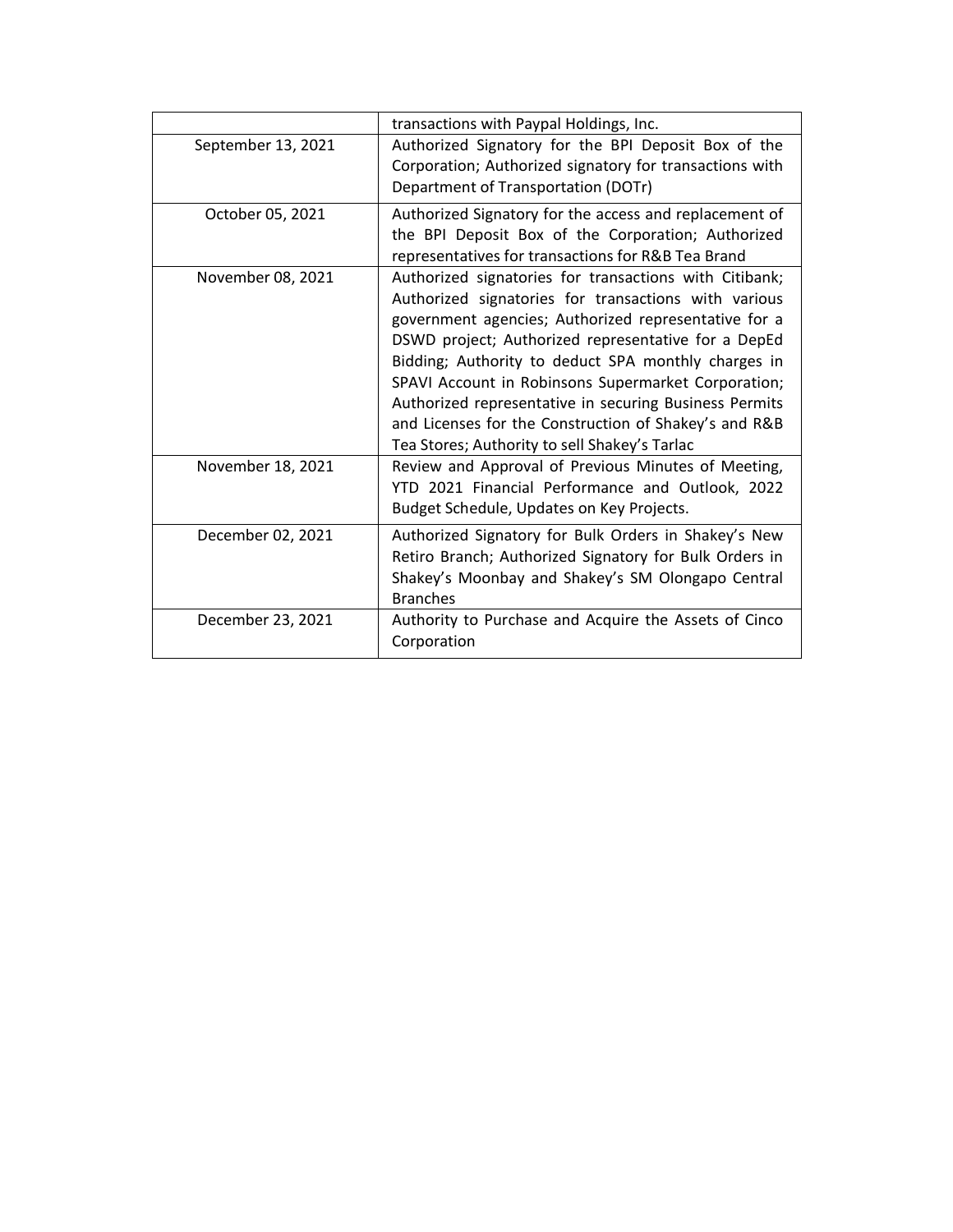Schedule of Audit Committee Meetings for 2021

| <b>DATE OF MEETING</b> | <b>TYPE OF MEETING</b>                                    |
|------------------------|-----------------------------------------------------------|
| March 29, 2021         | Presentation of external audit for the 2020 audit;        |
|                        | Presentation of 2020 Financial Results; Results of 2020   |
|                        | internal audit                                            |
| May 03, 2021           | Presentation of Q1 2021 Financial Results; Internal Audit |
|                        | Update                                                    |
| August 2, 2021         | Presentation of Q2 2021 Financial Results; Internal Audit |
|                        | <b>Results Summary</b>                                    |
| November 8, 2021       | Presentation of external audit for the 2021 audit;        |
|                        | Presentation of Q3 2021 Financial Results; Wrap-up of     |
|                        | 2021 Internal Audit results                               |

Schedule of Corporate Governance Committee Meetings for 2021

| DATE OF MEETING   | <b>TYPE OF MEETING</b>                                    |
|-------------------|-----------------------------------------------------------|
| February 18, 2021 | Results of the Board of Directors' Self-Assessment Survey |
| November 18, 2021 | Discussed the Company's Sustainability Framework to be    |
|                   | focused on People, Planet and Pizza; Setting of 2022 Key  |
|                   | Targets and KPI                                           |

Schedule of Related Party Transactions Committee Meetings for 2021

| DATE OF MEETING   | <b>TYPE OF MEETING</b>                                 |
|-------------------|--------------------------------------------------------|
| February 18, 2021 | Review of Related Party Transactions for FY 2020       |
| November 18, 2021 | Review of Related Party Transactions for YTD September |
|                   | 2021                                                   |

Schedule of the Risk Oversight Committee Meeting for 2020

| DATE OF MEETING | <b>TYPE OF MEETING</b> |
|-----------------|------------------------|
| August 19, 2021 | COVID-19 Updates       |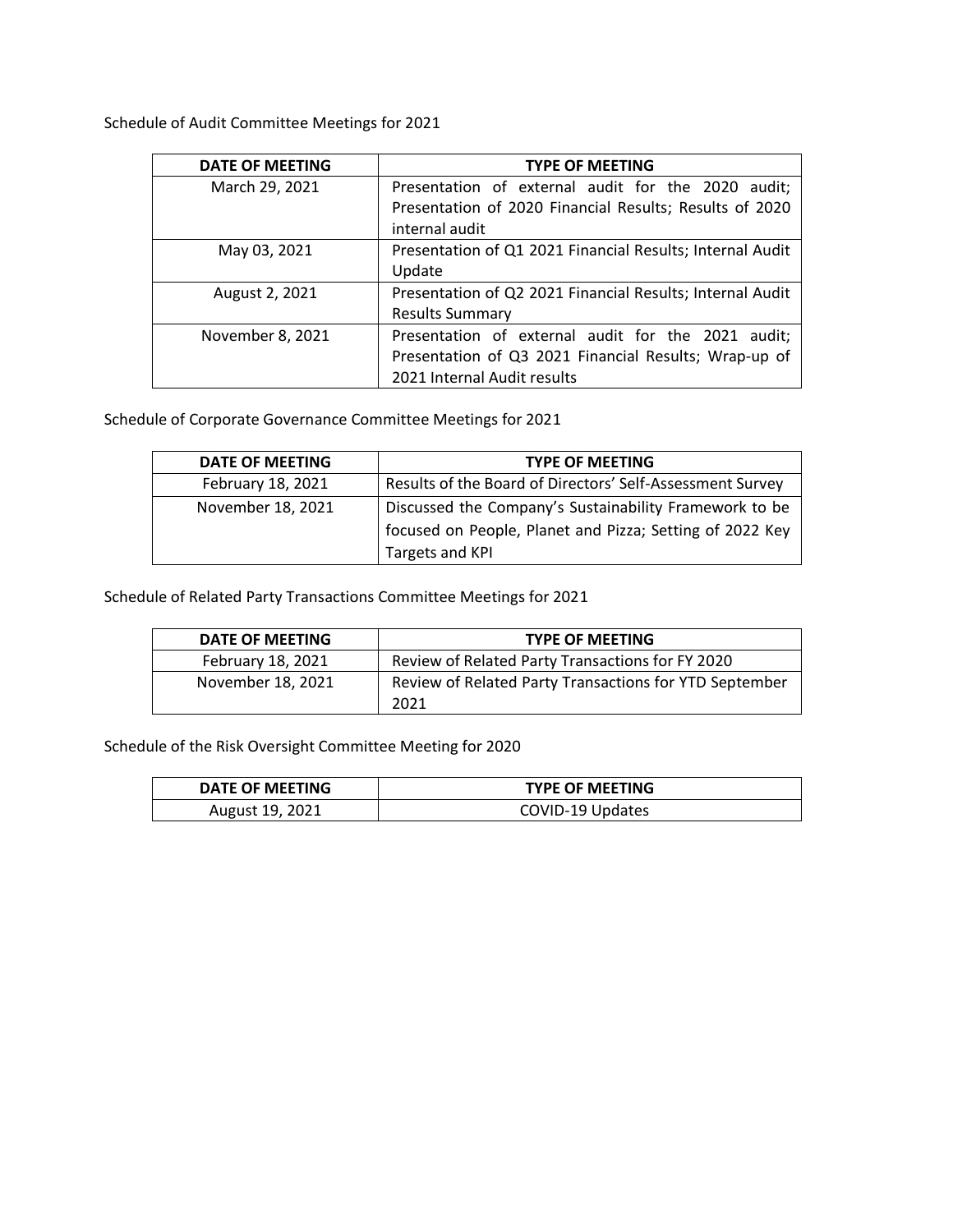# **Attendance in Board of Directors' Meetings**

| <b>DATE OF MEETING</b> | <b>ATTENDANCE</b>       |
|------------------------|-------------------------|
| January 04, 2021       | PRESENT:                |
|                        | Christopher T. Po       |
|                        | Ricardo Gabriel T. Po   |
|                        | Teodoro Alexander T. Po |
|                        | Leonardo Arthur T. Po   |
|                        | Fernan Victor P. Lukban |
|                        | Paulo L. Campos III     |
|                        | Frances J. Yu           |
|                        | Eileen Grace Z. Araneta |
|                        | <b>ABSENT:</b>          |
|                        | None                    |
| Feb. 18, 2021          | PRESENT:                |
|                        | Christopher T. Po       |
|                        | Ricardo Gabriel T. Po   |
|                        | Teodoro Alexander T. Po |
|                        | Leonardo Arthur T. Po   |
|                        | Fernan Victor P. Lukban |
|                        | Paulo L. Campos III     |
|                        | Frances J. Yu           |
|                        | Eileen Grace Z. Araneta |
|                        | <b>ABSENT:</b>          |
|                        | None                    |
| March 2, 2021          | PRESENT:                |
|                        | Christopher T. Po       |
|                        | Ricardo Gabriel T. Po   |
|                        | Teodoro Alexander T. Po |
|                        | Leonardo Arthur T. Po   |
|                        | Fernan Victor P. Lukban |
|                        | Paulo L. Campos III     |
|                        | Frances J. Yu           |
|                        | Eileen Grace Z. Araneta |
|                        | <b>ABSENT:</b>          |
|                        | None                    |
| March 15, 2021         | PRESENT:                |
|                        | Christopher T. Po       |
|                        | Ricardo Gabriel T. Po   |
|                        | Teodoro Alexander T. Po |
|                        | Leonardo Arthur T. Po   |
|                        | Fernan Victor P. Lukban |
|                        | Paulo L. Campos III     |
|                        | Frances J. Yu           |
|                        | Eileen Grace Z. Araneta |
|                        |                         |
|                        | ABSENT:                 |
|                        | None                    |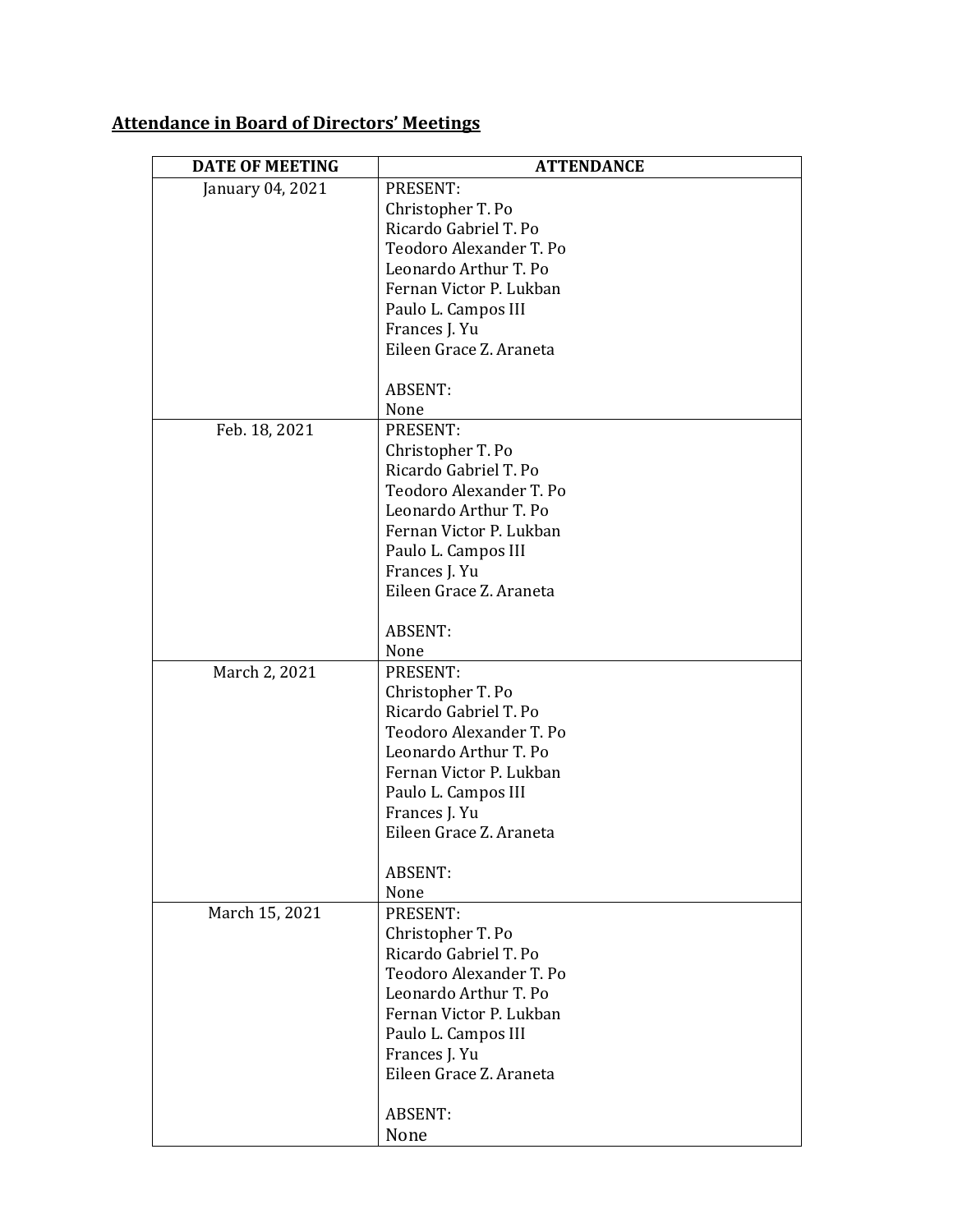| March 29, 2021 | PRESENT:                |
|----------------|-------------------------|
|                | Christopher T. Po       |
|                | Ricardo Gabriel T. Po   |
|                | Teodoro Alexander T. Po |
|                | Leonardo Arthur T. Po   |
|                | Fernan Victor P. Lukban |
|                |                         |
|                | Paulo L. Campos III     |
|                | Frances J. Yu           |
|                | Eileen Grace Z. Araneta |
|                | <b>ABSENT:</b>          |
|                | None                    |
| April 07, 2021 | PRESENT:                |
|                | Christopher T. Po       |
|                | Ricardo Gabriel T. Po   |
|                | Teodoro Alexander T. Po |
|                | Leonardo Arthur T. Po   |
|                | Fernan Victor P. Lukban |
|                |                         |
|                | Paulo L. Campos III     |
|                | Frances J. Yu           |
|                | Eileen Grace Z. Araneta |
|                | <b>ABSENT:</b>          |
|                | None                    |
|                | PRESENT:                |
| April 30, 2021 |                         |
|                | Christopher T. Po       |
|                | Ricardo Gabriel T. Po   |
|                | Teodoro Alexander T. Po |
|                | Leonardo Arthur T. Po   |
|                | Fernan Victor P. Lukban |
|                | Paulo L. Campos III     |
|                | Frances J. Yu           |
|                | Eileen Grace Z. Araneta |
|                | <b>ABSENT:</b>          |
|                | None                    |
| May 12, 2021   | PRESENT:                |
|                | Christopher T. Po       |
|                | Ricardo Gabriel T. Po   |
|                | Teodoro Alexander T. Po |
|                | Leonardo Arthur T. Po   |
|                | Fernan Victor P. Lukban |
|                |                         |
|                | Paulo L. Campos III     |
|                | Frances J. Yu           |
|                | Eileen Grace Z. Araneta |
|                | <b>ABSENT:</b>          |
|                | None                    |
| July 7, 2021   | PRESENT:                |
|                | Christopher T. Po       |
|                | Ricardo Gabriel T. Po   |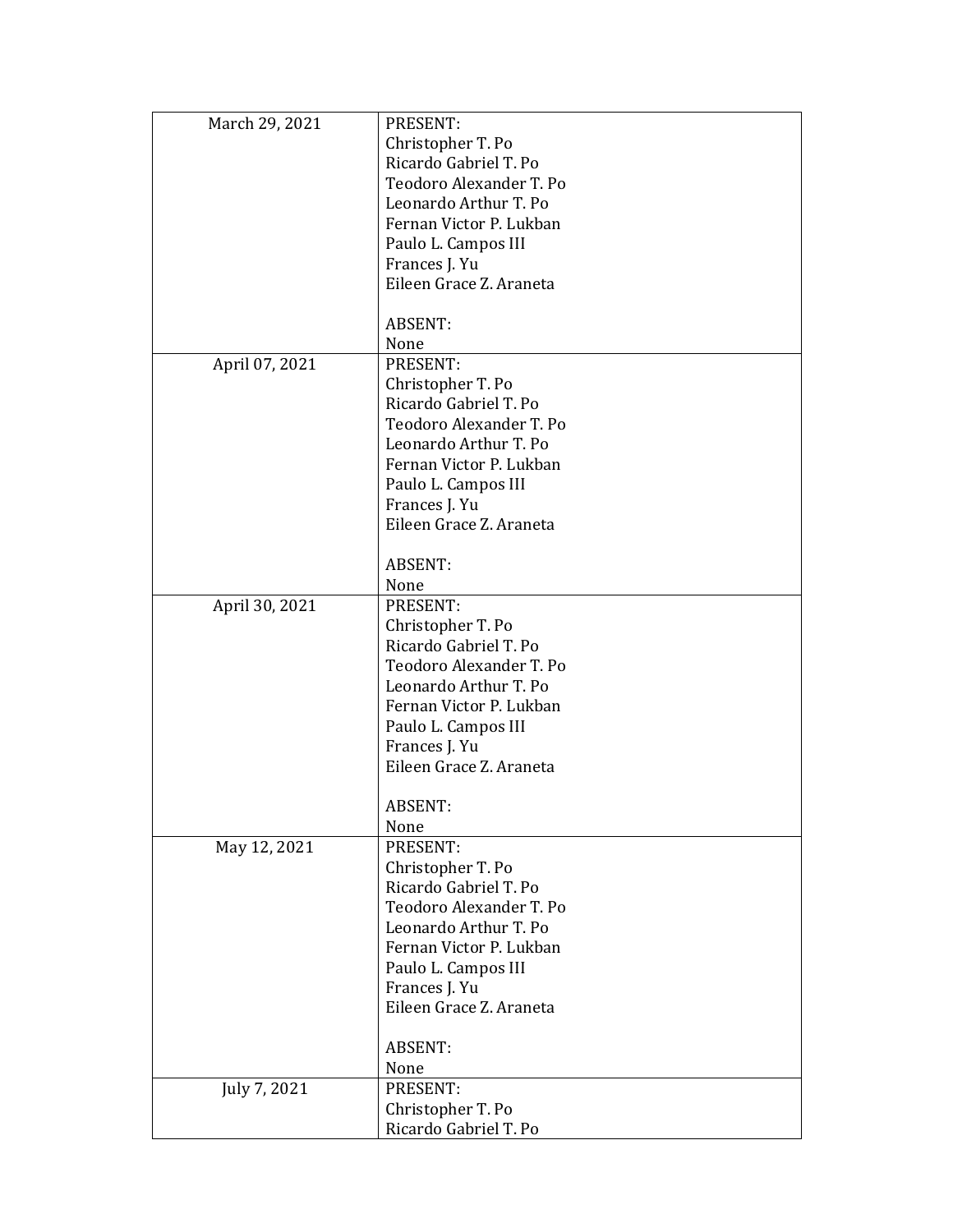|                 | Teodoro Alexander T. Po |
|-----------------|-------------------------|
|                 | Leonardo Arthur T. Po   |
|                 | Fernan Victor P. Lukban |
|                 | Paulo L. Campos III     |
|                 | Frances J. Yu           |
|                 | Eileen Grace Z. Araneta |
|                 |                         |
|                 | <b>ABSENT:</b>          |
|                 | None                    |
| July 15, 2021   | PRESENT:                |
|                 | Christopher T. Po       |
|                 | Ricardo Gabriel T. Po   |
|                 | Teodoro Alexander T. Po |
|                 | Leonardo Arthur T. Po   |
|                 | Fernan Victor P. Lukban |
|                 | Paulo L. Campos III     |
|                 | Frances J. Yu           |
|                 | Lance Y. Gokongwei      |
|                 |                         |
|                 | <b>ABSENT:</b>          |
|                 | None                    |
| July 22, 2021   | PRESENT:                |
|                 | Christopher T. Po       |
|                 | Ricardo Gabriel T. Po   |
|                 | Teodoro Alexander T. Po |
|                 | Leonardo Arthur T. Po   |
|                 | Fernan Victor P. Lukban |
|                 | Paulo L. Campos III     |
|                 | Frances J. Yu           |
|                 | Lance Y. Gokongwei      |
|                 |                         |
|                 | <b>ABSENT:</b>          |
|                 | None                    |
| August 19, 2021 | PRESENT:                |
|                 | Christopher T. Po       |
|                 | Ricardo Gabriel T. Po   |
|                 | Teodoro Alexander T. Po |
|                 | Leonardo Arthur T. Po   |
|                 | Fernan Victor P. Lukban |
|                 | Paulo L. Campos III     |
|                 | Frances J. Yu           |
|                 | Lance Y. Gokongwei      |
|                 |                         |
|                 | <b>ABSENT:</b><br>None  |
| August 20, 2021 | PRESENT:                |
|                 | Christopher T. Po       |
|                 | Ricardo Gabriel T. Po   |
|                 | Teodoro Alexander T. Po |
|                 | Leonardo Arthur T. Po   |
|                 | Fernan Victor P. Lukban |
|                 |                         |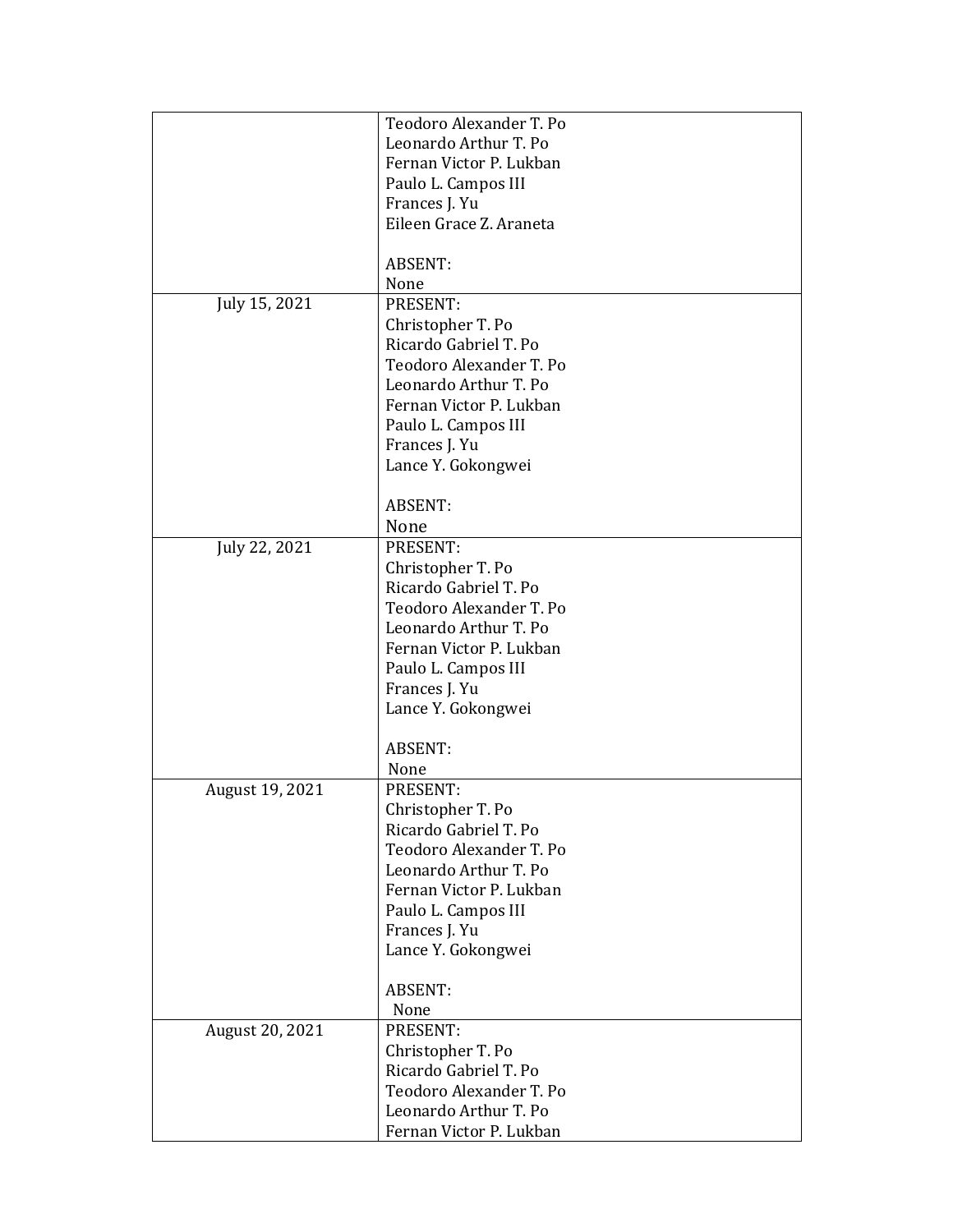|                    | Paulo L. Campos III     |
|--------------------|-------------------------|
|                    | Frances J. Yu           |
|                    | Lance Y. Gokongwei      |
|                    |                         |
|                    | <b>ABSENT:</b>          |
|                    | None                    |
| September 13, 2021 | PRESENT:                |
|                    | Christopher T. Po       |
|                    | Ricardo Gabriel T. Po   |
|                    | Teodoro Alexander T. Po |
|                    | Leonardo Arthur T. Po   |
|                    | Fernan Victor P. Lukban |
|                    | Paulo L. Campos III     |
|                    | Frances J. Yu           |
|                    | Lance Y. Gokongwei      |
|                    |                         |
|                    | <b>ABSENT:</b>          |
|                    | None                    |
| October 05, 2021   | PRESENT:                |
|                    | Christopher T. Po       |
|                    | Ricardo Gabriel T. Po   |
|                    | Teodoro Alexander T. Po |
|                    | Leonardo Arthur T. Po   |
|                    | Fernan Victor P. Lukban |
|                    | Paulo L. Campos III     |
|                    | Frances J. Yu           |
|                    | Lance Y. Gokongwei      |
|                    | <b>ABSENT:</b>          |
|                    | None                    |
| November 08, 2021  | PRESENT:                |
|                    | Christopher T. Po       |
|                    | Ricardo Gabriel T. Po   |
|                    | Teodoro Alexander T. Po |
|                    | Leonardo Arthur T. Po   |
|                    | Fernan Victor P. Lukban |
|                    | Paulo L. Campos III     |
|                    | Frances J. Yu           |
|                    | Lance Y. Gokongwei      |
|                    |                         |
|                    | <b>ABSENT:</b>          |
|                    | None                    |
| November 18, 2021  | PRESENT:                |
|                    | Christopher T. Po       |
|                    | Ricardo Gabriel T. Po   |
|                    | Teodoro Alexander T. Po |
|                    | Leonardo Arthur T. Po   |
|                    | Fernan Victor P. Lukban |
|                    | Paulo L. Campos III     |
|                    | Frances J. Yu           |
|                    | Lance Y. Gokongwei      |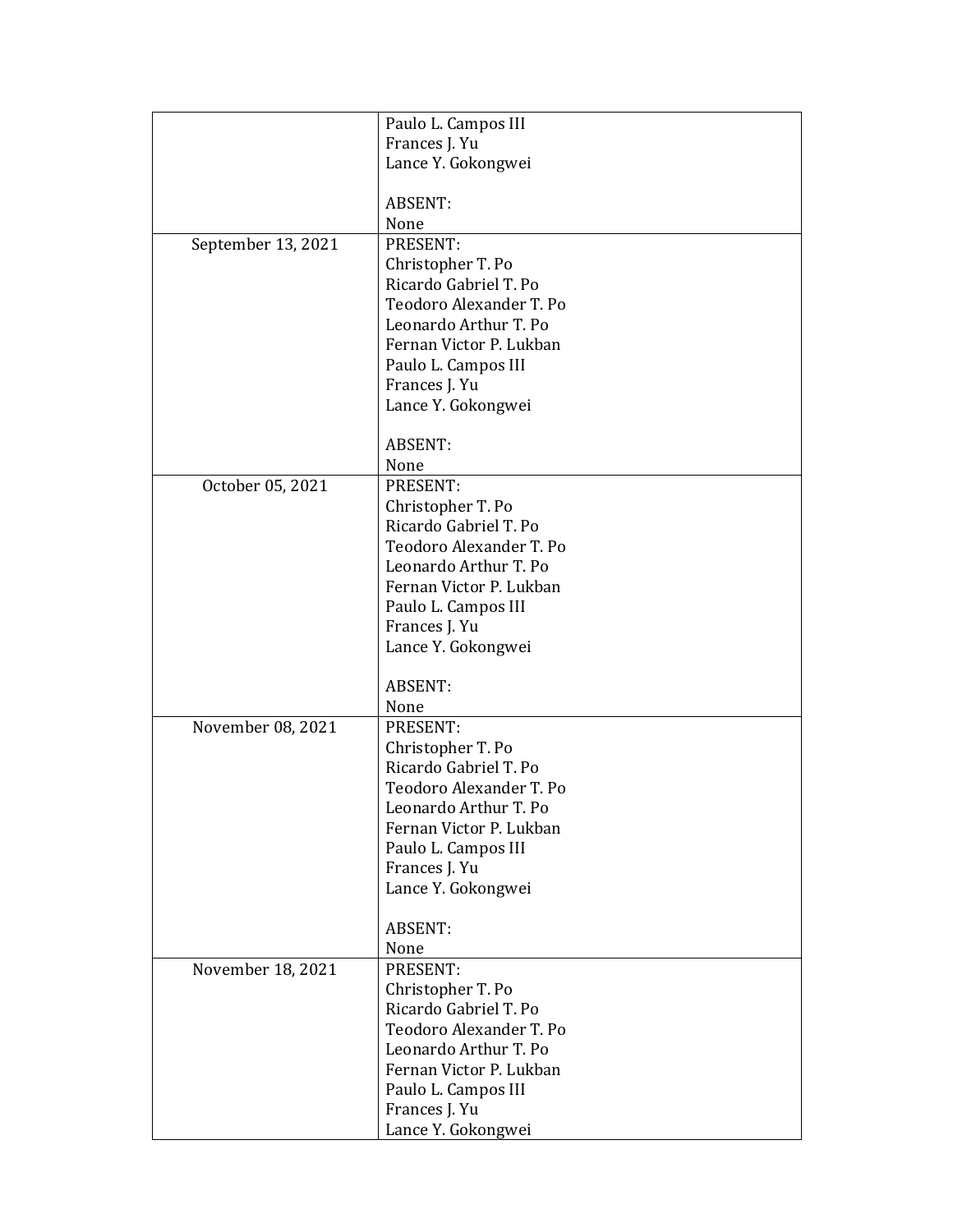|                   | ABSENT:                 |
|-------------------|-------------------------|
|                   | None                    |
| December 02, 2021 | PRESENT:                |
|                   | Christopher T. Po       |
|                   | Ricardo Gabriel T. Po   |
|                   | Teodoro Alexander T. Po |
|                   | Leonardo Arthur T. Po   |
|                   | Fernan Victor P. Lukban |
|                   | Paulo L. Campos III     |
|                   | Frances J. Yu           |
|                   | Lance Y. Gokongwei      |
|                   |                         |
|                   | ABSENT:                 |
|                   | None                    |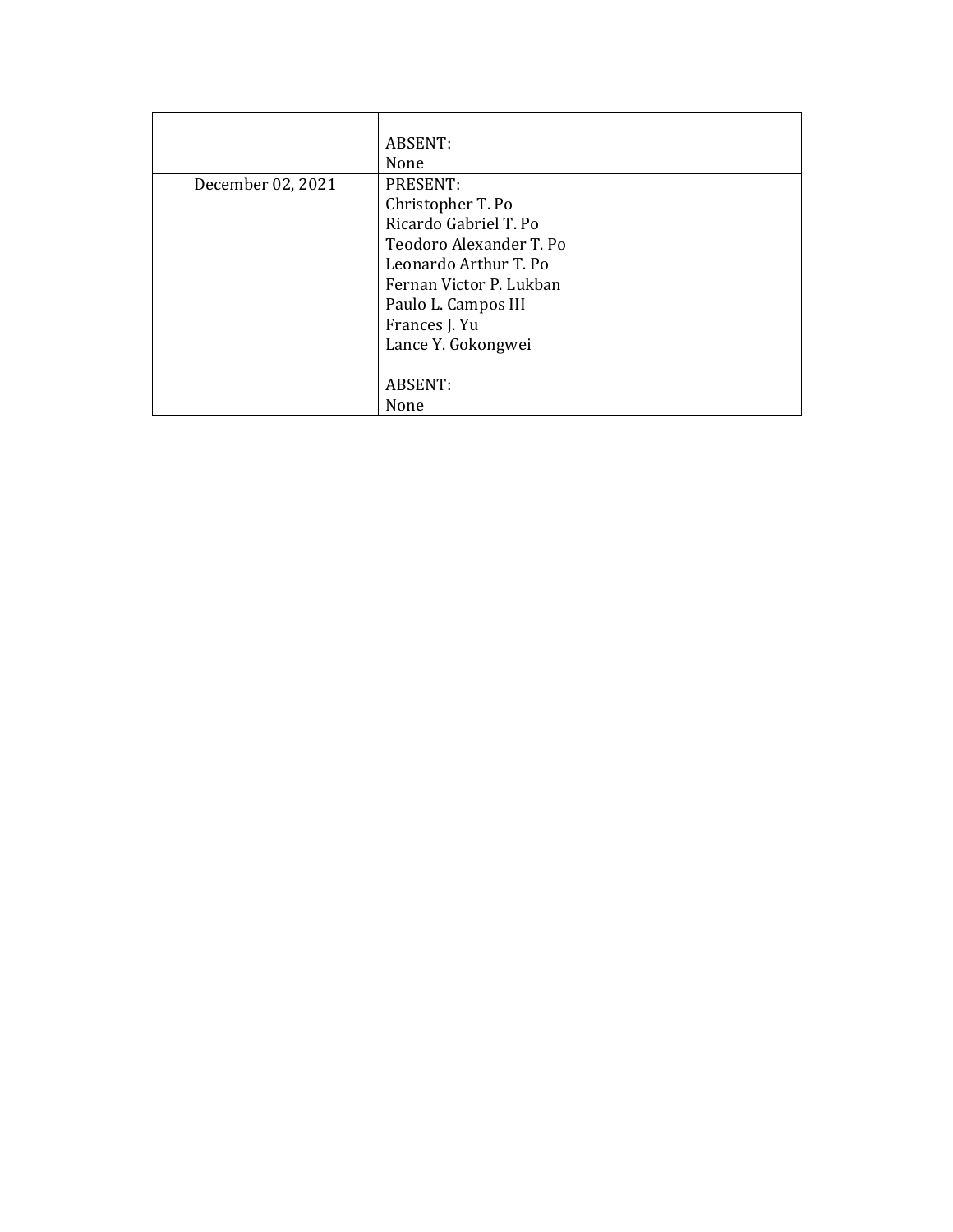# **Attendance in Audit Committee Meetings**

| <b>DATE OF MEETING</b> | <b>ATTENDANCE</b>                             |
|------------------------|-----------------------------------------------|
| March 29, 2021         | Present:                                      |
|                        | FERNAN VICTOR P. LUKBAN                       |
|                        | PAULO L. CAMPOS, III                          |
|                        | RICARDO GABRIEL T. PO                         |
|                        |                                               |
|                        | Absent: None                                  |
|                        |                                               |
| May 03, 2021           | Present:                                      |
|                        | FERNAN VICTOR P. LUKBAN                       |
|                        | PAULO L. CAMPOS, III<br>RICARDO GABRIEL T. PO |
|                        |                                               |
|                        |                                               |
|                        | Absent: None                                  |
| August 2, 2021         | Present:                                      |
|                        | FERNAN VICTOR P. LUKBAN                       |
|                        | PAULO L. CAMPOS, III                          |
|                        | RICARDO GABRIEL T. PO                         |
|                        |                                               |
|                        |                                               |
|                        | Absent: None                                  |
| November 8, 2021       | Present:                                      |
|                        | FERNAN VICTOR P. LUKBAN                       |
|                        | PAULO L. CAMPOS, III                          |
|                        | RICARDO GABRIEL T. PO                         |
|                        |                                               |
|                        | Absent: None                                  |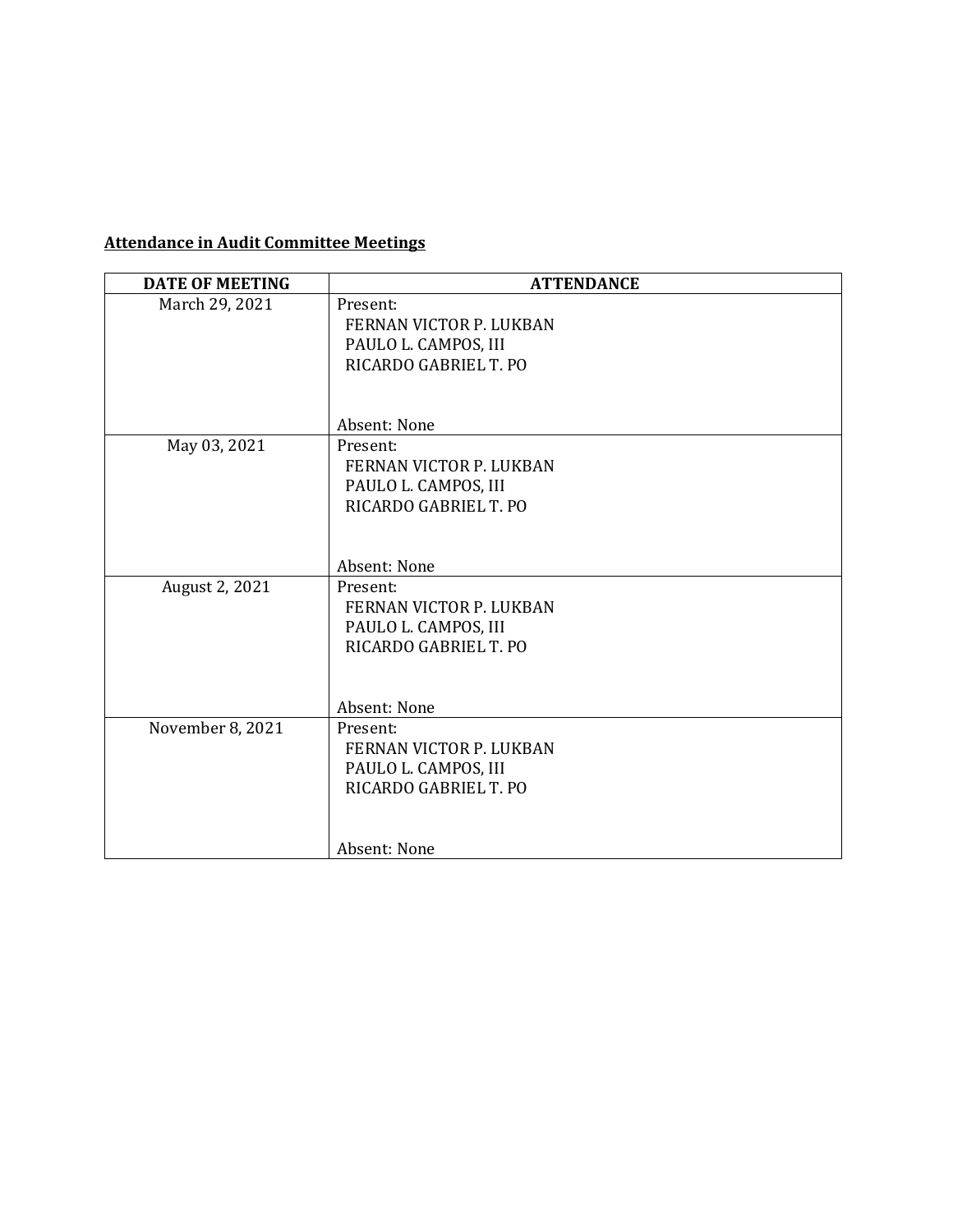# **Attendance in Board Risk Committee Meetings**

| <b>DATE OF MEETING</b> | <b>ATTENDANCE</b>                                                                 |
|------------------------|-----------------------------------------------------------------------------------|
| August 19, 2021        | Present:<br><b>FRANCES J. YU</b><br>FERNAN VICTOR P. LUKBAN<br>LANCE Y. GOKONGWEI |
|                        | Absent: None                                                                      |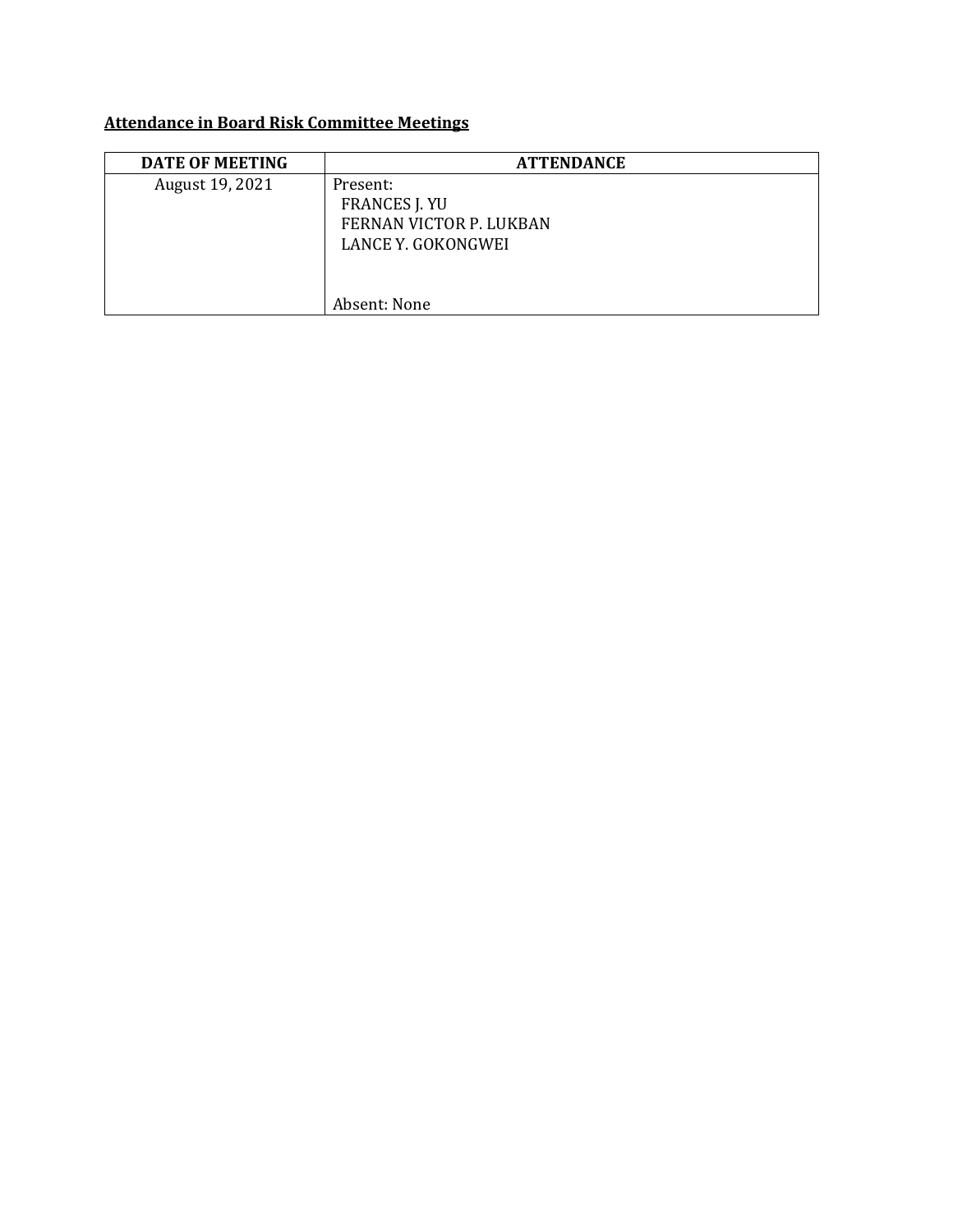# **Attendance in Corporate Governance Committee Meetings**

| <b>DATE OF MEETING</b> | <b>ATTENDANCE</b>              |
|------------------------|--------------------------------|
| February 18, 2021      | Present:                       |
|                        | PAULO L. CAMPOS, III           |
|                        | FERNAN VICTOR P. LUKBAN        |
|                        | EILEEN GRACE Z. ARANETA        |
|                        |                                |
|                        |                                |
|                        | Absent: None                   |
| November 18, 2021      | Present:                       |
|                        | PAULO L. CAMPOS, III           |
|                        | <b>FERNAN VICTOR P. LUKBAN</b> |
|                        | RICARDO GABRIEL T. PO          |
|                        |                                |
|                        |                                |
|                        | Absent: None                   |